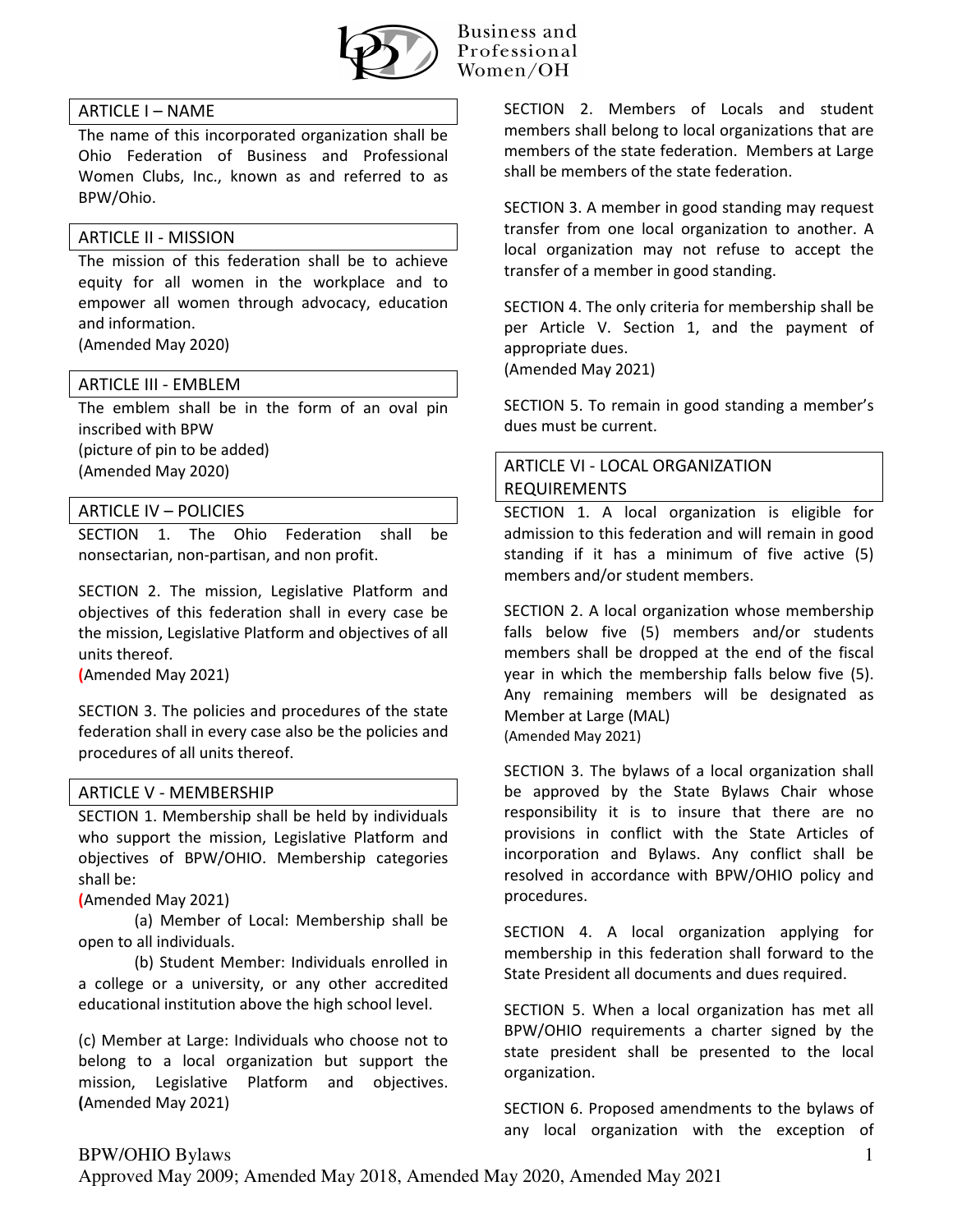mandatory changes shall be sent to the person designated by the state president for review and approval. Any conflict shall be resolved by the state executive committee.

#### ARTICLE VII – DUES

SECTION 1. Dues are payable upon acceptance to membership and renewable annually on the first day of the following month.

#### SECTION 2. Dues for members shall be:

(a) Members of a local organization:

annual dues for each member of a local organization shall include local, region, and state dues as specified in the bylaws and/or annual operating budget of each local, region and state respectively.

(b) Student member of a local organization: annual dues for each student member of a local organization shall include local, region and state dues as specified in the bylaws and/or annual operating budget of each local, region and state respectively.

(c) Member at Large:

annual dues shall be as specified in the bylaws and/or operating budget of the state federation.

(d) State dues shall include a subscription to the official state publications.

#### ARTICLE VIII -FISCAL YEAR

The fiscal year shall commence on the first day of June and shall end on the thirty-first day of May.

#### ARTICLE IX -REGIONAL ORGANIZATION

SECTION 1. The Ohio Federation shall be divided into regions for the purpose of implementing state programs, offering educational opportunities and training BPW/OHIO leaders.

SECTION 2. It is mandatory that each region be governed by its own bylaws which must be in compliance with the BPW/OHIO Model Regional Bylaws. Amendments to the BPW/OHIO Model Regional Bylaws must be approved by the state board of directors.

SECTION 3. The bylaws must be reviewed by the state bylaws chair, whose responsibility it is to ensure that there are no provisions in conflict with state bylaws and policies and procedures.

SECTION 4. BPW/OHIO shall sponsor an annual state leadership training as defined by the written Policies and Procedures of BPW/Ohio.

SECTION 5. The regional president shall serve as a member of the BPW/Ohio Board of Directors.

SECTION 6. The region shall be financed by the region itself.

#### ARTICLE X- OFFICERS

SECTION 1. The officers of the Ohio Federation shall be a president, a president-elect, a vice president, a secretary, and a treasurer.

SECTION 2. A term of office shall be one year.

SECTION 3. Officers shall take office at the close of the annual meeting and shall serve until the close of the following annual meeting and/or until their successors are duly elected.

SECTION 4. Vacancies in office shall be filled as follows:

(a) If any officer of the Ohio Federation is unable to perform the duties of the respective office for any reason whatsoever, for a period of sixty (60) days, such office may be declared vacant by the board of directors.

(b) If any chair of the Ohio Federation is unable to perform the duties of the respective office for any reason whatsoever, for a period of sixty (60) days, such office may be declared vacant by the executive committee.

(c) If any regional president of the Ohio Federation is unable to perform the duties of the respective office for any reason whatsoever, for a period of sixty (60) days, or if the region does not elect a regional president, such office may be declared vacant by the executive committee.

SECTION 5. Vacancies in the above offices shall be filled as follows:

(a) In the event of death, resignation, or incapacity of the president, the vice president shall become president for the unexpired portion of the term.

(b) A vacancy in the office of the presidentelect shall remain unfilled, and a special election for president shall be held at the next annual meeting.

### BPW/OHIO Bylaws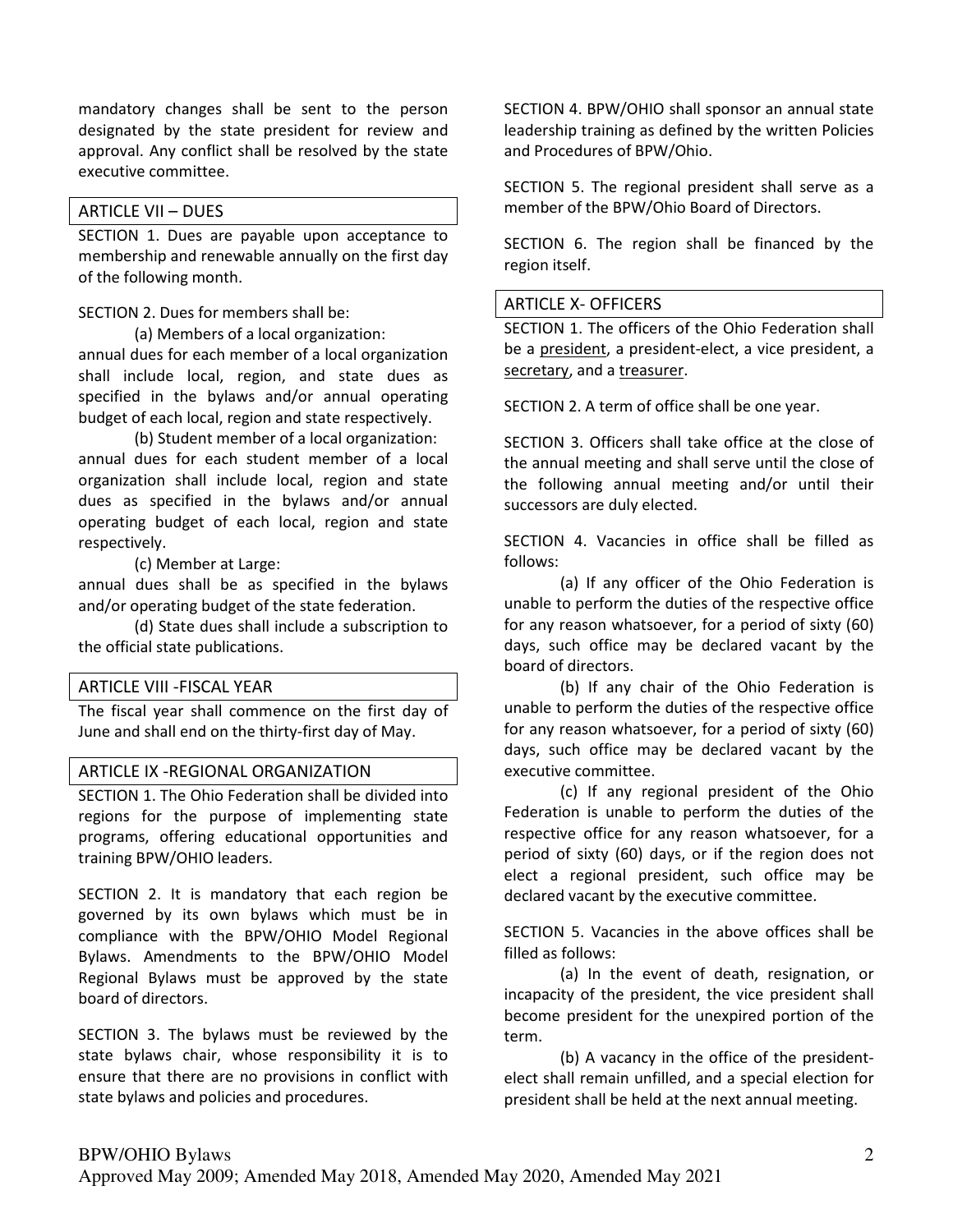(c) Vacancies in the any office, chair or regional presidency, other than president and president-elect, shall be filled for the unexpired term by an appointee of the president with the approval of the executive committee.

## ARTICLE XI - NOMINATIONS

SECTION 1. The state nominating committee shall consist of a chair who shall be elected by the board of directors at the board meeting preceding the annual meeting and one member elected from each region. The chair of the state nominating committee shall assume duties at the close of the annual meeting and shall serve until the close of the following annual meeting and/or until a successor is duly elected.

SECTION 2. It shall be the responsibility of the state nominating committee to prepare a slate of candidates for elective office in accordance with the Policies and Procedures of the Ohio Federation.

SECTION 3. The chair of the state nominating committee shall report candidates for elective office to the board of directors after the meeting of the nominating committee and at the opening of the annual meeting.

SECTION 4. Nominations for elective office may be made from the floor provided that the permission of the nominee, a statement of qualifications of the nominee, and the endorsement of the nominee by the nominee's local organization, all in writing, are immediately presented to the presiding officer of the annual meeting.

SECTION 5. A vacancy in the chair of the state nominating committee shall be filled for the unexpired term by appointment of the state president with the approval of the board of directors.

### ARTICLE XII - ELECTIONS

SECTION 1. A president-elect, a vice president, a secretary, and a treasurer shall be elected by ballot at each annual meeting.

BPW/OHIO Bylaws SECTION 2. The president, president-elect, and vice president shall be eligible to serve only one term in the same office. In other offices, no person shall be eligible to serve more than three consecutive terms in the same office. An interval of one term shall elapse before a member is eligible for reelection to the same office. (Amended May 2021)

SECTION 3. To be eligible for an elected office, a candidate must:

(a) Be a member in good standing;

(b) Officially and publically support the BPW/OHIO legislative platform. Amended May 2020

SECTION 4. After the closing of nominations and when only a single candidate has been nominated for an office, the body can vote whether it wishes to take an individual vote of acclamation for each such office.

SECTION 5. A majority of all votes cast for a particular office shall constitute election.

SECTION 6. Six months or longer shall be a term of office when determining eligibility for re-election, except for the vice president serving the unexpired term of the president.

SECTION 7. Polls shall be open during hours determined by the conference committee and approved by the executive committee. (Amended May 2020)

#### ARTICLE XIII - DUTIES OF OFFICERS

SECTION 1. The duties of the officers shall be such as are implied by their respective titles, and are as specified by these bylaws and the policies and procedures. It is the duty of each officer to ensure the advancement of the mission and objectives of BPW/OHIO.

SECTION 2. The president shall be the principal officer of the state federation and shall:

(a) preside at the annual meeting and at meetings of the board of directors and the executive committee;

(b) be an ex-officio member of all committees except the nominating committee;

(c) Send to every member of the Ohio Federation the call to the annual meeting which shall be published in the official state publication and posted at least 30 days prior to the day of said meeting;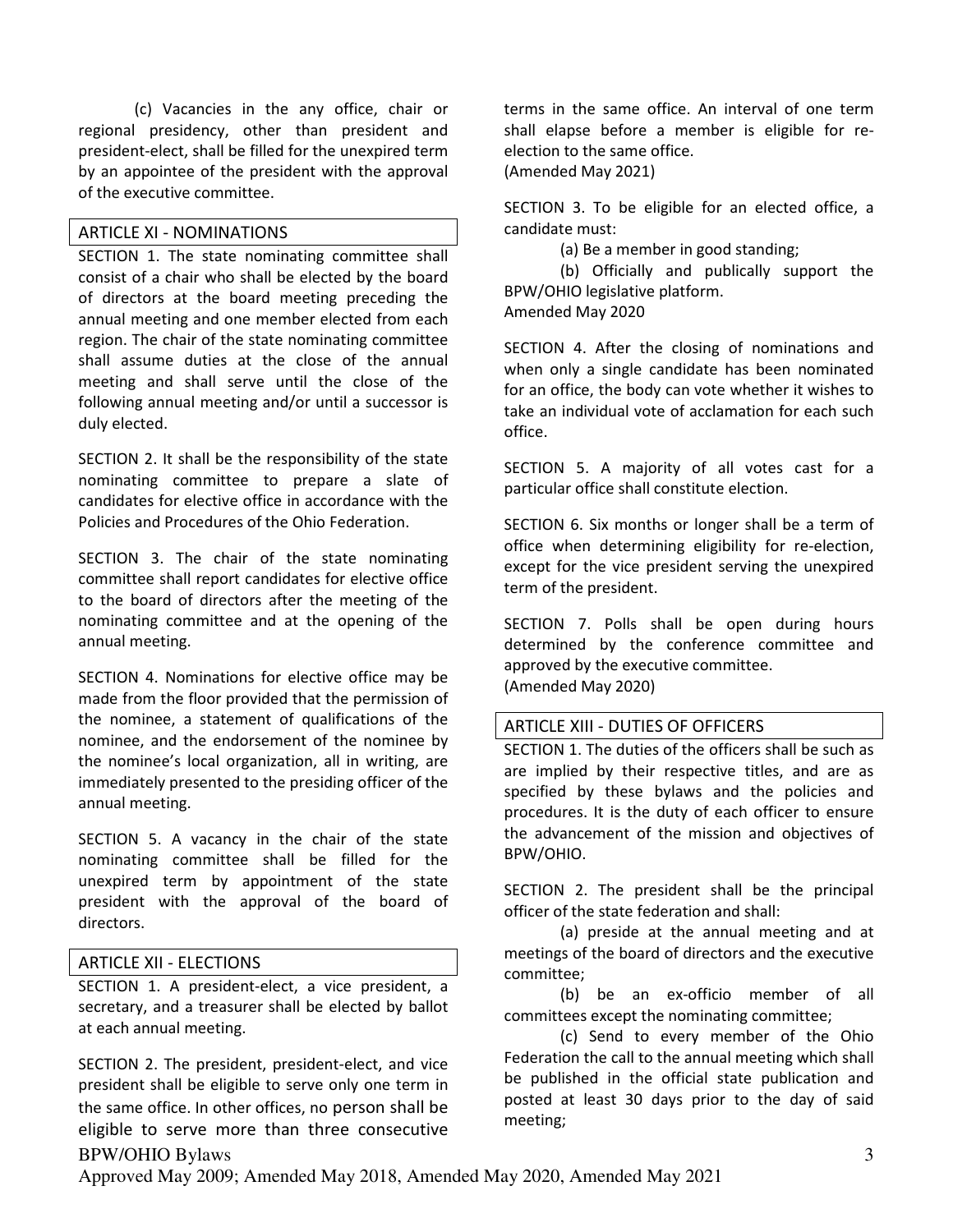(d) Ensure the bonding of those persons deemed necessary by the executive committee to require bonding;

(e) Be the liaison between the standing committees, special committees, and other appointees, and the executive committee;

(f) Appoint a Financial Review Committee at the Pre-Conference Executive Committee meeting. **(**Amended May 2021**)** 

 (g) Require each local organization to submit names and addresses of local organization officers and chairs by May 1st to person designated by state president, and

(h) Insure that a coordinated program, including projects and activities, shall be developed for the ensuing year.

SECTION 3. The president-elect shall:

(a) Act as the representative of the president when requested;

(b) Serve in such capacities as assigned by the president;

(c) Plan the State Leadership Training;

(d) Plan projects and activities designed to advance the mission and objectives of BPW/OHIO for the year in which the president-elect will serve as president, and

(e) Prepare the federation budget in consultation and cooperation with the State Finance Chair.

SECTION 4. The vice president shall:

(a) Perform the duties of the president in the absence of the president;

(b) Become president for the unexpired term in case of death, resignation, or incapacity of the president;

(c) Serve in such capacities as assigned by the president;

(d) Assist the president-elect in the planning and preparation for State

Leadership Training, and

(e) Serve as liaison between the Region Presidents and the Executive Committee.

### SECTION 5. The secretary shall:

(a) Record the proceedings of the executive committee, board of directors, and annual meeting;

(b) Preserve all records and letters of value to the Ohio Federation.

(c) Maintain a list of all BPW/Ohio assets with descriptions, serial numbers and location/possession. (Amended May 2021)

SECTION 6. The treasurer shall be responsible for all monies of the state federation, and shall be accountable for all income, expenditures and overall financial management of the state federation:

 (a) Present written reports at the annual meeting and at meetings of the board of directors and executive committee;

(b) Deliver to the successor all funds, securities, and records within 60 days after the close of the fiscal year;

(c) Make the accounts available for review by an internal review committee within 60 days after the close of the fiscal year;

(d) Be accountable for all income, expenditures, and overall financial management of the state federation;

(e) Serve as ex-officio member of the finance committee, and

(f) Cooperate in the bonding of the treasurer and ensure that the bonding process is completed within 14 days of taking office.

SECTION 7. Each officer, except the secretary and the treasurer, shall deliver to the successor, immediately after retiring from office, all accounts, records, books, papers, and other property belonging to the state federation.

#### ARTICLE XIV - BOARD OF DIRECTORS

SECTION 1. The voting members of the board of directors shall be the elected officers, the immediate past state president, the regional presidents, and chairs of standing committees. The parliamentarian shall serve without vote. No more than three voting members of the board of directors shall be members of one local organization.

SECTION 2. To be eligible to serve as state president, a member must:

(a) Be in good standing, and

(b) Officially and publicly support the BPW/OHIO legislative platform.

(Amended May 2021)

## BPW/OHIO Bylaws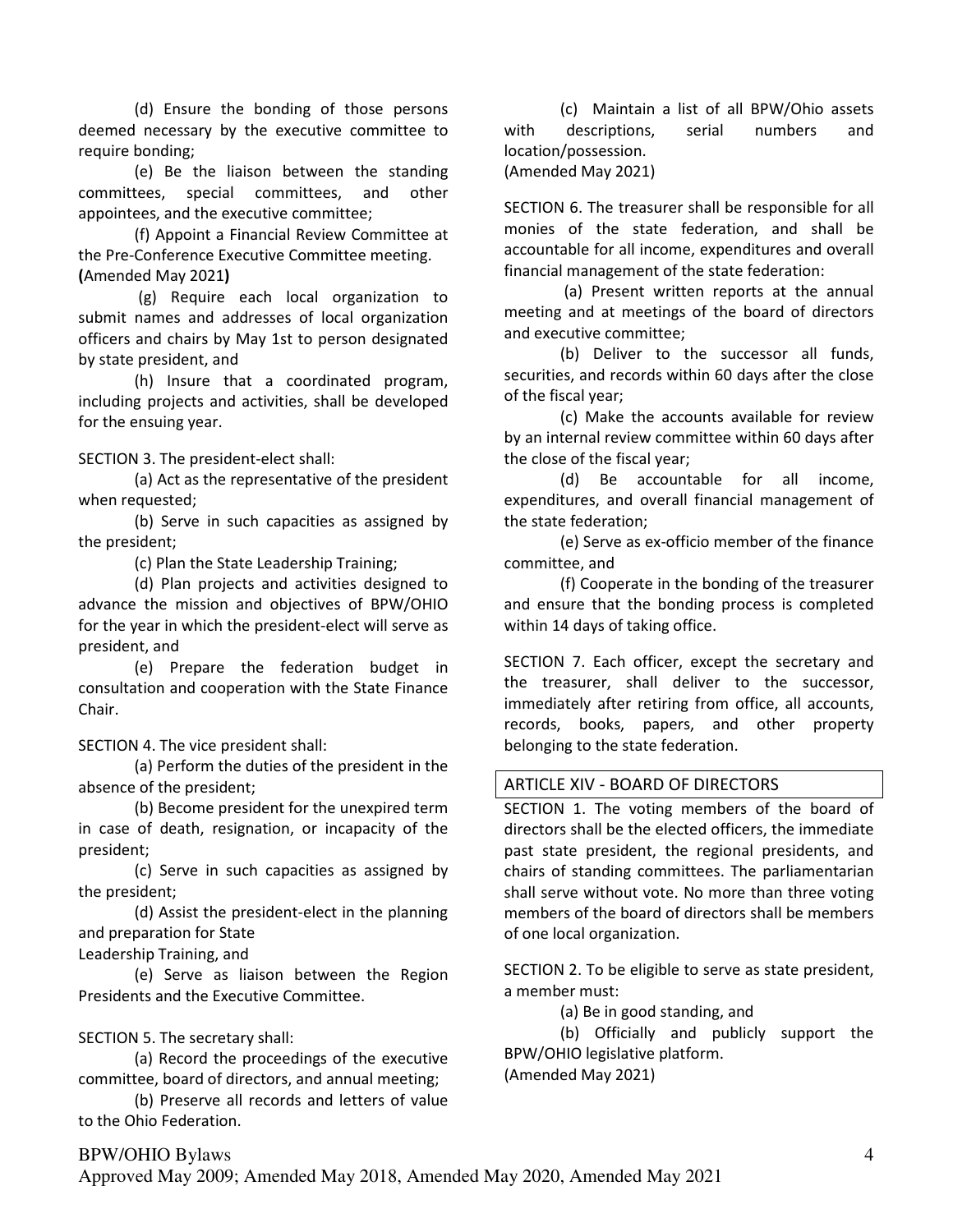SECTION 3. The board of directors shall transact the business of the state federation between annual meetings including:

(a) Adopt policies and procedures of the state federation;

(b) Approve revised budgets;

(c) Consider proposed amendments to the state bylaws and determine those to be presented to the annual meeting for consideration;

(d) Consider proposed resolutions and determine those to be presented to the annual meeting for consideration;

(e) Consider all recommendations of the committee chairs before they are presented to the annual meeting;

(f) Determine the number and geographical boundaries of the regions and review such revision at least once every five years, and

(g) Approve proposed amendments to the Model Regional Bylaws and Model Local Organization Bylaws.

SECTION 4. Meetings of the board of directors shall be held:

(a) Preceding the annual meeting;

(b) Following the annual meeting, as needed;

(c) Between November 1 and December 15;

(d) When called by the president with approval of the executive committee or when called by twenty-five (25) percent of the board. Such notice must designate time, place, and purpose of the meeting and be given at least two weeks in advance of the date for which the meeting is called.

SECTION 5. At the written request of the president, a vote of the board of directors may be taken by ordinary mail, facsimile (fax), e-mail, teleconference or web chat which shall have the force and effect of a vote taken at a meeting. The secretary's records shall contain an accurate record of all such votes.

SECTION 6. No member shall have more than one vote, and no voting by proxy shall be allowed.

SECTION 7. A majority of the voting members shall constitute a quorum provided that two are members of the executive committee.

SECTION 8. The board of directors shall report to the annual meeting body the business transacted by the board since the previous annual meeting.

SECTION 9. In a state or national emergency, declared by the Governor of Ohio or by the President of the United States, the board of directors shall set up machinery to carry on the business of the state federation. Amended May 2021

## ARTICLE XV- EXECUTIVE COMMITTEE

SECTION 1. The elected officers shall constitute the executive committee. The parliamentarian shall serve without vote.

SECTION 2. The executive committee shall transact the business of the state federation between meetings of the board of directors and report to the board the business transacted since the previous board of directors' meeting.

SECTION 3. Meetings of the executive committee shall be held:

(a) Preceding the annual meeting;

(b) Following the annual meeting, as needed;

(c) When called by the president;

(d) When called by a majority of the executive committee with prior notice to every member, and

(e) By conference call or web chat initiated by the president or by a majority of the members of the executive committee.

SECTION 4. A majority of the voting members shall constitute a quorum for a meeting of the executive committee.

SECTION 5. A vote of the executive committee may be taken by ordinary mail, teleconference, web chat, facsimile (fax) or email. Such vote shall have the force and effect of a vote taken at a meeting. The Secretary's records shall contain an accurate record of all such votes.

### ARTICLE XVI- STANDING COMMITTEES

SECTION 1. The standing committees of the state federation shall be finance, individual development, programming, legislation, membership, young careerist.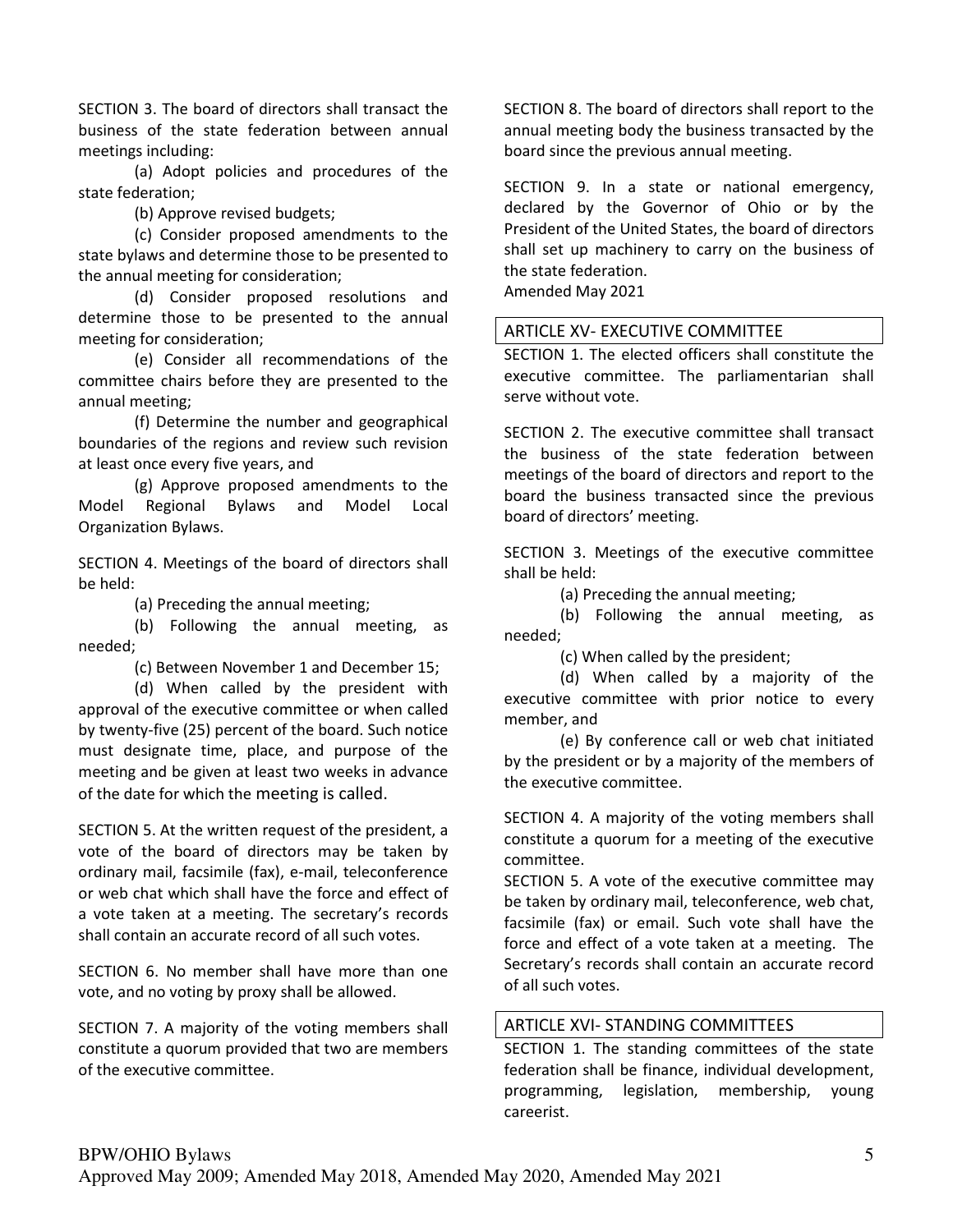SECTION 2. To be eligible to serve as a chair or member of a standing committee, a special committee, special appointee and/or task force, a member must:

(a) Be a member in good standing, and

(b) Officially and publicly support the BPW/OHIO legislative platform.

(Amended May 2021)

SECTION 3. Committee chairs and members shall be appointed for a term of one year and may be reappointed. No member shall hold the same chair for more than three consecutive one year terms. An interval of one term shall elapse before the member is eligible for reappointment to the same chair.

(Amended May 2021)

SECTION 4. The legislation committee shall be composed of the legislation chair and one representative from each of the regions. The legislation committee shall:

(a) Develop and implement legislative and public policy strategies that advance the mission and objective of BPW/OHIO;

(b) Lead the legislation committee in the development of the legislative platform;

 (c) Present the BPW/Ohio legislative platform to the annual meeting for review and discussion.

SECTION 5. The programming committee shall:

(a) Develop and implement training opportunities that advance the mission and objectives of BPW/OHIO;

(b) Promote interest in and support of the Business and Professional Women's Foundation; and

 (c) Promote interest in and support of the BPW/OHIO Women's Retirement Foundation.

SECTION 6. The finance committee shall be composed of a chair and the elected officers. The treasurer shall have no vote. The finance chair shall serve as a member ex-officio without vote on all committees whose programs require the expenditure of moneys. It shall be the duty of the committee to:

(a) Assist the president-elect with preparation of federation budgets;

(b) Monitor the federation's financial position, and

(c) Assist local organizations and regions in developing sound financial policies.

SECTION 7. The membership committee shall:

(a) Develop and implement a membership marketing and orientation strategy that enrolls more individuals in advancing the mission and objectives of BPW/OHIO;

(b) Develop and implement a plan that most effectively communicates the mission and objective of BPW/OHIO both internally and externally.

SECTION 8. The young careerist committee shall:

(a) Encourage recruitment of young people into membership;

(b) Organize and coordinate the young careerist program, and

(c) Promote activities that involve the participation of young people.

(d) The young careerist committee will be composed of the chair and the region young careerist chairs.

SECTION 9. The individual development committee shall:

(a) Organize and coordinate the individual development program, and

(b) Promote activities that involve members and potential members in personal development activities.

(c) The individual development committee will be composed of the chair and the region individual development chairs.

#### ARTICLE XVII - ANNUAL MEETING

SECTION 1. The federation shall hold an annual meeting between May 1 and June 15, the site to be approved by the board of directors.

SECTION 2. The voting body shall be any individual who has paid a full annual meeting registration fee and is a member in good standing.

SECTION 3. No member shall have more than one vote, and no voting by proxy shall be allowed.

SECTION 4. A majority of the registered members in good standing from at least twenty-five (25) percent of the local organizations shall constitute a quorum.

## BPW/OHIO Bylaws Approved May 2009; Amended May 2018, Amended May 2020, Amended May 2021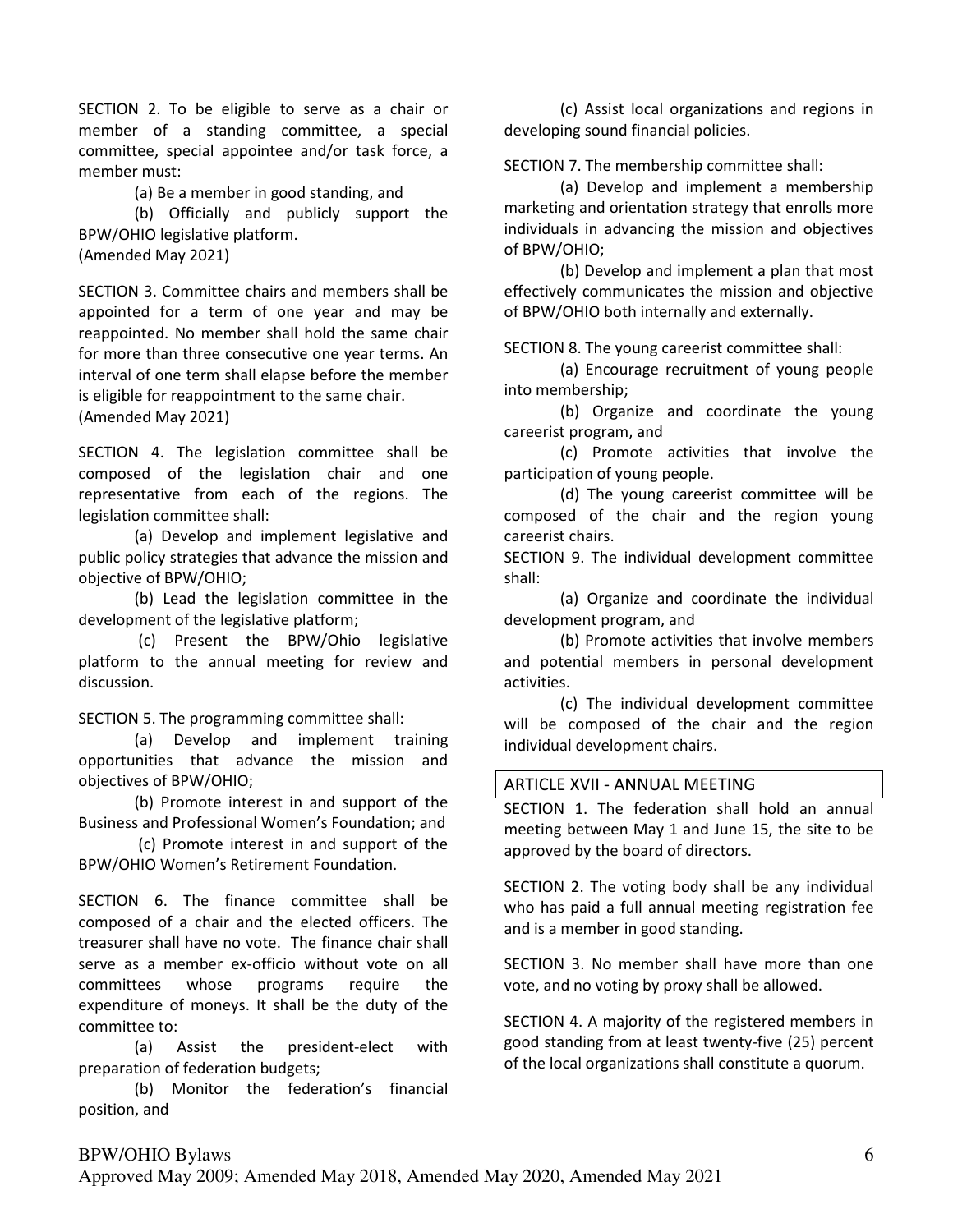SECTION 5. The order of business shall be determined by a program adopted at the beginning of the meeting.

SECTION 6. It shall be the purpose of the annual meeting to:

(a) Receive the reports of the officers and chairs for the preceding year;

(b) Elect officers for the ensuing year;

(c) Adopt a budget, including the annual dues rate;

(d) Act on recommendations, resolutions and other business presented;

(e) Adopt a state legislative platform, and

(f) Be informed about recommendations, bylaws amendments, and other issues pertaining to BPW/OHIO.

#### ARTICLE XVIII - PUBLICATION

SECTION 1. The Ohio Federation shall publish an official publication.

SECTION 2. All funds (dues allocated, subscriptions, advertising) relative to the publication shall be handled through the office of the state treasurer. The funds for the publication shall be included in the state budget.

SECTION 3. The editor of the state federation publication shall be:

(a) Appointed by the president with the approval of the executive committee;

(b) Accountable to the executive committee, and

(c) A member of the board of directors.

### ARTICLE XIX - DISCIPLINE

In the event a member is charged and found guilty of conduct prejudicial to the welfare of the Ohio Federation, of

deliberate neglect of duty, or of intentional violation of federation bylaws, the member may be removed from an Ohio Federation office or appointment by a two-thirds vote of the executive committee at a meeting duly called for that purpose by the president or any three members of the executive committee, provided the accused member shall be given at least fifteen (15) days written notice of the charge.

#### ARTICLE XX - RULES OF PROCEDURE

All standing rules and operating procedures not provided for in these bylaws shall be incorporated into an "Ohio Federation Policies and Procedures Manual," approved by the board of directors.

#### ARTICLE XXI- PARLIAMENTARY AUTHORITY

The rules of parliamentary procedure comprised in the current edition of ROBERTS RULES OF ORDER NEWLY REVISED, shall govern all proceedings of the state federation, the board of directors, and the executive committee, subject to such special rules as have been or may be adopted, with the exception that the word "chairman" be revised to genderneutral language.

#### ARTICLE XXII- AMENDMENTS

SECTION 1. Amendments to these bylaws may be proposed by the board of directors, the executive committee, a region, or a local organization.

SECTION 2. All proposed amendments shall be sent in writing to the state president with a copy to the bylaws chair no later than 30 days prior to a board meeting.

SECTION 3. The bylaws chair shall present all proposed amendments to the board of directors.

SECTION 4. The board of directors shall review all proposed amendments. It shall determine those amendments to be presented to the annual meeting for consideration. Such amendments shall be appended to the call to the meeting.

SECTION 5. An amendment properly presented to the board of directors, but not approved for presentation to the annual meeting, may be brought to the floor by a majority vote. Such proposed amendment shall be submitted in writing to the recording secretary at the beginning of the first business session and shall be read to the voting body before the close of the first business session. If consideration of the amendment by the voting body is approved, it shall be appended to the call of the next meeting.

SECTION 6. Proposed amendments shall require a two thirds vote for adoption.

# BPW/OHIO Bylaws